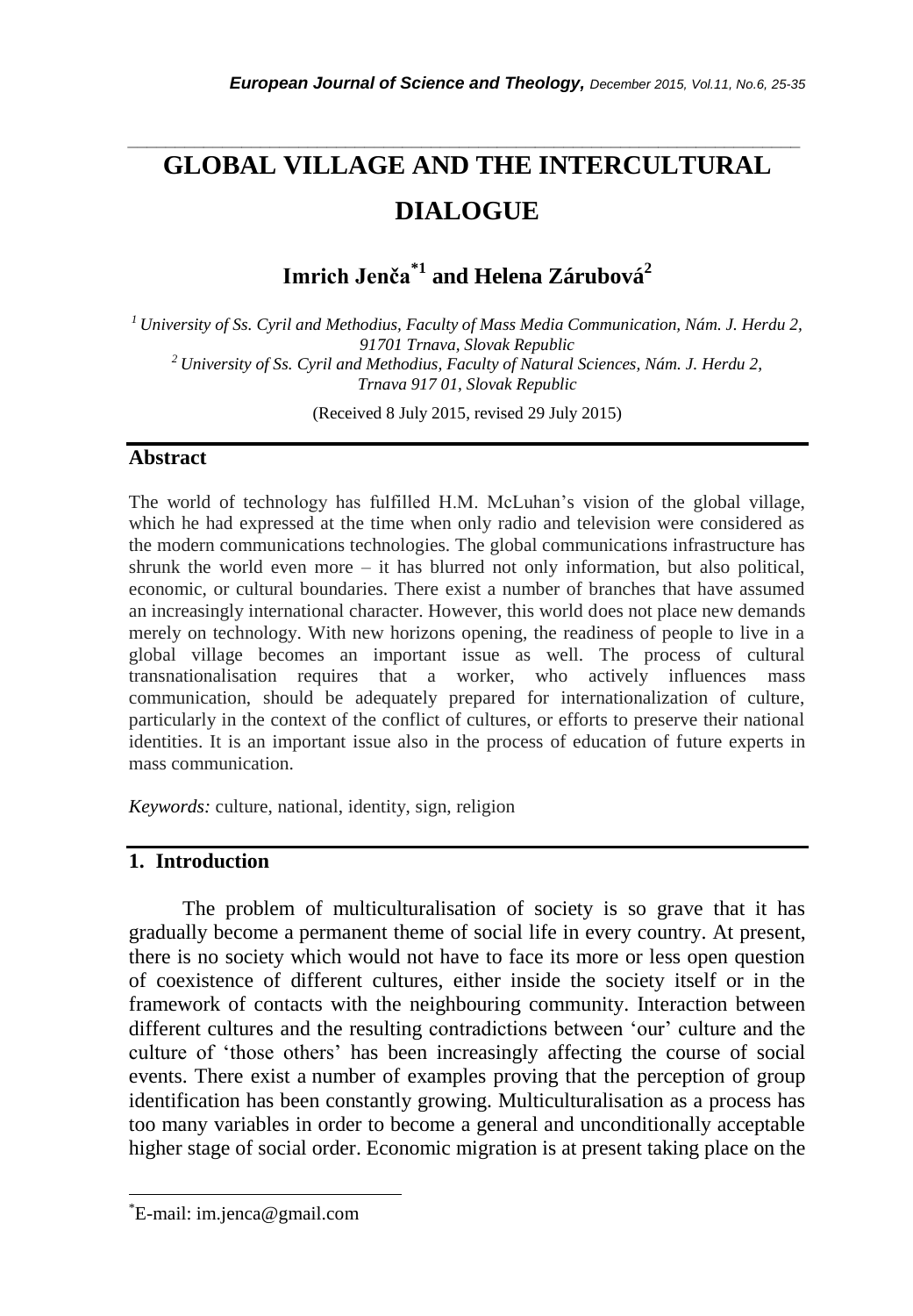north-south axis, and is a consequence of huge differences between economic backgrounds of individual territories. This situation creates, or strengthens the tendencies to protect everything of one"s own, domestic. The result is the wave of nationalism which influences politics more and more. The media workers, who are associated with this milieu, should take a sensitive approach to the issues of coexistence of different cultures, regardless of their own opinion on the problems of multiculturalism. Actually, they are expected to inform about various issues concerning this process in a professional, unbiased, open, and foremost, erudite manner. However, this involves having an appropriate education in this field.

The world of technologies has fulfilled H.M. McLuhan"s vision [1] of the global village, which he had expressed at the time when only radio and television were considered as modern communications technologies. The global communications infrastructure has shrunk the world even more – it has blurred not only informational, but also political, economic, and cultural boundaries. There exist a number of branches that have assumed an increasingly international character. However, this world does not place new demands merely on technology. With new horizons opening, the preparedness of people to live in a global village becomes an important issue as well. It appears that the diversity of cultures and their coexistence within a determined region pose growing demands on all members of community. In fact, the notion of "having a new neighbour" need not be accepted from only the positive aspect – meaning the enriching element of the cultural coexistence. Additionally, the process of cultural transnationalisation requires that a worker, who actively influences mass communication, should be adequately prepared for internationalisation of culture, particularly, amid the conflict of cultures and efforts to maintain their national identities. This question is relevant also in the process of education of future experts in mass communication.

The problem of multiculturalism cannot be considered as a new one; unlike the concept of globalisation, the term multiculturalism has been known since the late sixties of the last century, when it began to be mentioned in the theory of cultural pluralism. Primarily, it is a consequence of a strong migration which hit the United States of America after World War II, and which is now perceptible mainly in the Western Europe countries. Later, the term began to be connected with the efforts for social acceptance in general, also including the emphasis on individual equality. For the transforming countries of the Eastern Europe, this is a new phenomenon, but nowadays there is no country that would remain untouched by some of its forms. Although both of the terms principally occur in a close context, often being even interchanged in the lay public, the meaning of these terms does not automatically prejudge their accordance in the process of globalisation. However, if some theoreticians (e.g. a renowned expert in human rights and professor of political science, John G. Ruggie [2]) consider deterriorisation as a crucial element of the globalisation process, then it will inevitably concern also the social space and its interactions – demographic state, institutional services, aims of political activity, a set of state principles, etc.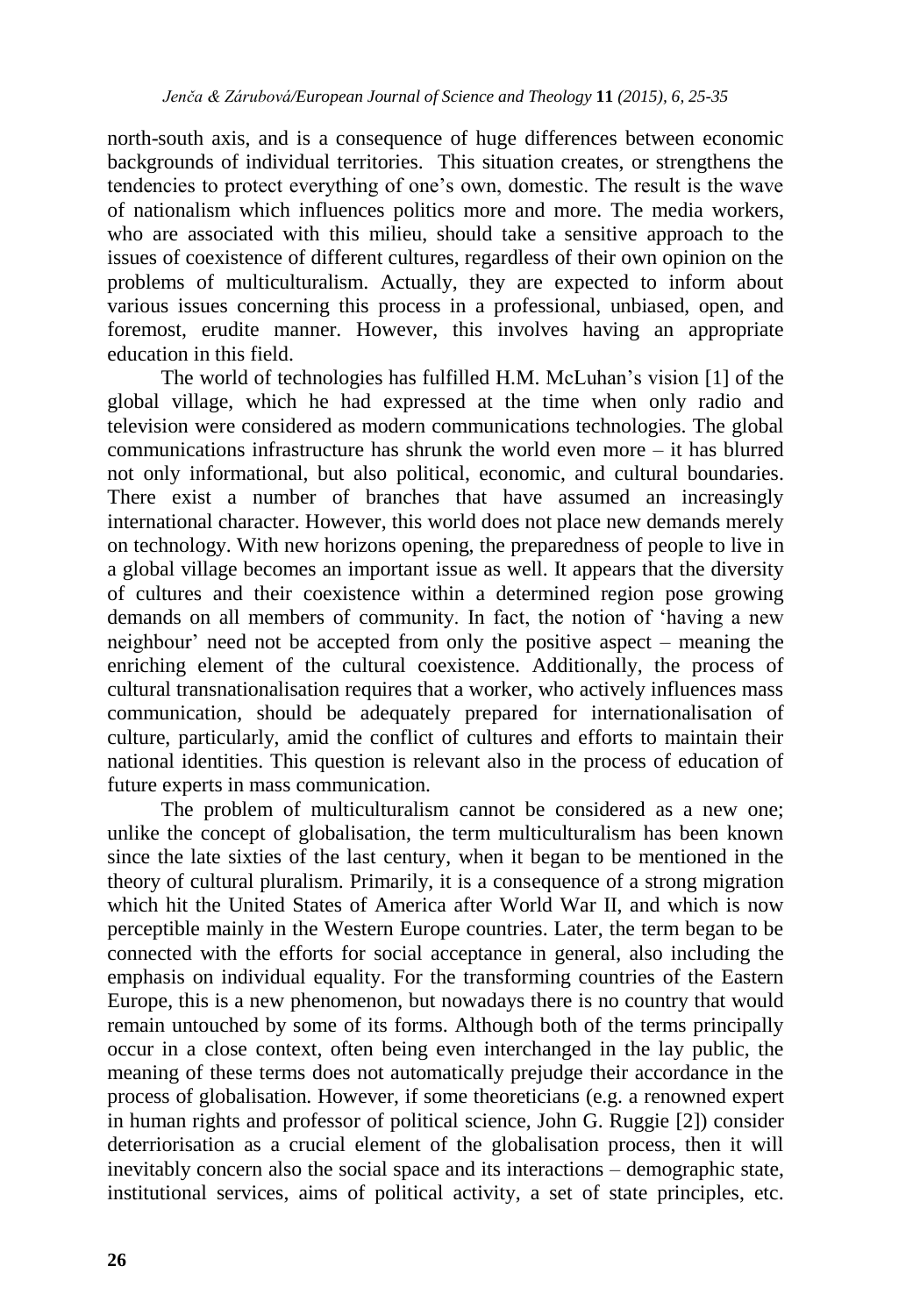Thus, multiculturalism is at present understood as a more complex phenomenon than a mere coexistence of multiple cultures. Steven Vertovec and Susanne Wessendorf connect it with ideals of tolerance, equal treatment, the right for collective expression of attitude towards the state and its legal principles [3]. Martin Solík in his study (about politics of universalism, politics of differentiation) [4] underlines in this context the opinion of Charles Taylor on the occurrence of interconnection between recognition and identity – dignity as a core value of the policy of universalism belongs to all in an equal proportion. Regarding the policy of differentiation which stems from the universalistic base, Charles Taylor adds that, in spirit of the modern idea of identity, every person should be respected for his or her uniqueness, rareness in relation to others. In a surrounding where identity is granted universally, we can acknowledge what makes individual people different from each other [5]. In the words of Charles Taylor – politics of differentiation organically arises from the politics of universal dignity.

Critics of multiculturalism point at the fact that, even though multiculturalism has become an official policy in some states (Australia, Canada, Sweden, the Netherlands, Denmark, Great Britain), its basis is the essentialist perception of ethnic identity, the tendency to homogenise cultural experience, and not to recognise the contextuality implied in cultural identities [6].

At the present time, we can observe several streams of opinion on the role of multiculturalism in the modern, global world – there are a whole number of those who consider multiculturalism as an inevitable precondition of modern society, as well as those who denote multiculturalism as a branch of neomarxism. As an example of the first stream can be cited the the view of Jaroslav Balvín, who finds multiculturalism to be an ideology of good relations between cultures [7], with the characteristic intentional, systemic, and social exertion on harmonisation of the relationships in the surrounding. Charles Taylor, as has been indicated, says that multiculturalism is the form of recognition of diversity as a value. In his view, the role of each state is to actively support a certain number of cultures and religions - naturally, under the concurrent protection of the basic citizen"s rights [8].

The critics of multiculturalism claim that it is basically a political programme trying to institutionalise cultural diversity by segmentation of society (Brian Barry [9], Giuseppe Sartori [10]). It is also caused by the fact that the different understanding of specific awareness of collective identity does not lead to the unified definition of the doctrine of multiculturalism. This is rather presented by a wide scale of ideological attitudes. Owing to the fact that multiculturalism is perceived as the bearer of a new ideology based on the vision of a new society, it has also many opponents who consider multiculturalism outdated and proclaim an unavoidable return to the national principles. They point out that, if multiculturalism is considered as a priority, there will be a conflict between pluralism and nationalism over time. In their opinion, multiculturalism has resulted in disintegration of plural society into more and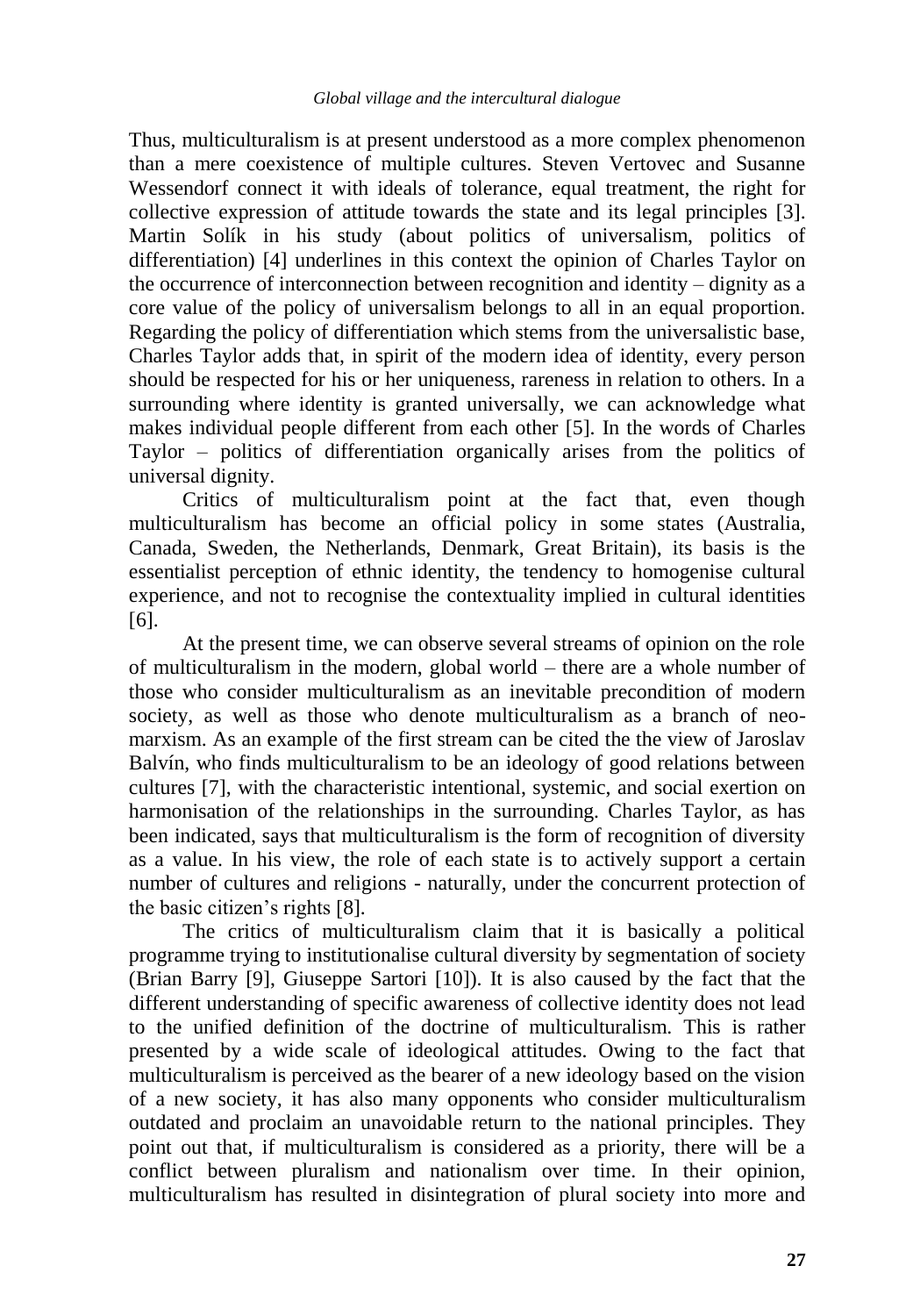more closed subunits and homogeneous communities. This phenomenon has become an increasingly urgent political agenda, mainly in the context of the present ethnic tension in Europe.

If we disregard more detailed specifications of multiculturalism, distinguishing a communitarian model (the primary role being played by cultural determination of a human) and a liberal model (a universal state of freedom of an individual), we can state that the very basic approach to the study of this problem divides the professional public into two streams – advocates of primordialism, relying on ethno-historical roots, and proponents of modernist thought – an instrumentalistic one, based on the idea that national and ethnic groups are social constructs, because the membership to a certain ethnic group can change according to the needs and interests of an individual [11]. It must be pointed out, though, that this does not signify a denial of the reality of national identity, even if some empiric studies in the USA refer to a frequent opinion that ethnicity is not something that is fixed, unchangeable, but rather is a dynamic and situational form of group identity. On the contrary, primordialism is based on the emotional form of ethnicity [11].

#### **2. Nationalism as a consequence of an attempt for multiculturalism**

In the context of the outlined reflexions, it emerges a problem with the concept of nationalism. The translation itself of the word "nation" into the Slovak language evokes ambiguity (originally, the Latin word is 'natio', but the meaning has been changing in individual languages), since in the English language 'nation' does not pertain to ethnicity, but to the term 'state'. As a good example may serve the name of the United Nations Organisation, although this institution does not unite nations but states. The use of terms "ethnic group" or "ethnic nationalism" did not help to eliminate the terminological ambivalence, on the contrary, it rather deepened the problems. In spite of the objections of many theoreticians, the concept of nationalism itself has a negative connotation and it has reduced to denote pathological phenomena [12]. At present, for instance, Eugen Lemberg understands the concept of nationalism as an anomalous and pathological form of devotedness of an individual to the nation, whereby its integration function is omitted. However, the distinction between the so-called inner and outer nationalism is made here. According to Hans Kohn, open nationalism can be considered as its modern form. It is responsive to mutual relationships between nations and it accepts the principles of civil society, i.e. the territorial arrangement and viewing its citizens regardless of their racial or ethnic origin. Closed nationalism emphasises the autochthonous character of the nation, common origin (race and kinship), and rootedness in land inherited from the predecessors. Based on these ideas, Zygmund Bauman expresss his opinion that the difference between nationalism and patriotism is rather rhetoric than factual [13]. Naturally, the scope of this study does not allow us to discuss in more detail other dichotomous concepts of nationalism (eastern vs. western, civil vs. ethnic, political vs. cultural). Nevertheless, we want to point at the fact that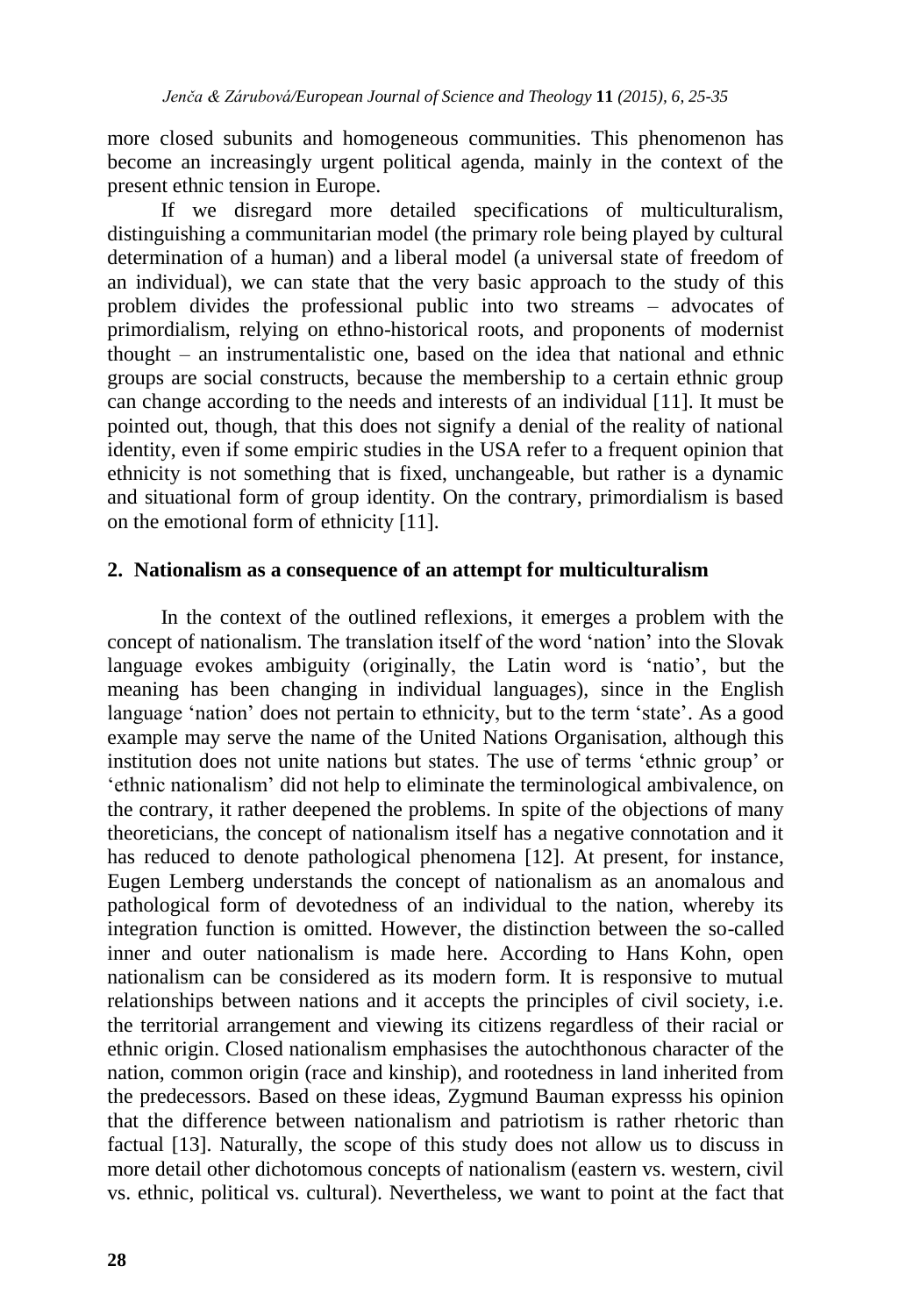during the last decade, nationalism and the establishement of the idea of nation has been regarded as the most relevant social phenomenon. The problem of nationalism is especially topical in today"s modern, global society and, at the same time, it is also extremely complex. Eugen Lembert points out that problems related to this issue are also given by different historical experience, because in the Western Europe, nation is considered as a collection of citizens, and nationality (nationalité) as a citizenship, while in the Eastern Europe nation is considered as a language and cultural membership, and nationality is a membership to the group which distinguishes from the majority by its language and national awareness. However, if there is such a different perception of the given term in a professional community, then there is no surprise that we practically do not see any other than a negative meaning of this concept. This is a simplification, which is a consequence of the absence of specialist education concerning not only the producers of media contents and editors approving these contents, but, not least, it is also a consequence of the absence of critical feedback on the side of professional and lay public.

The question to be asked is then, what is the role of nationalism in a contemporary society? Can it be measured only through the prism of pathology? Václav Štetka in his publication "Mediálna integrácia v čase globalizácie" (Media integration at the time of globalisation) discussed these problems in the chapter with a symptomatic title, "Nacionalizmus ako implicitné (občianske) náboženstvo' (Nationalism as an implicit (civil) religion). In the introduction, he stems from the works of Émile Durkheim. This eminent French sociologist understood the concept of society as a moral collectiveness integrated by means of ideas and values, which have in their essence a religious character [14]. The society in this context takes over the guarantee of stability of the social order from the religion. And, because secular values have a sacred character similarly to religious values (they are realised through rituals and ceremonies), the sacred respect towards one's own moral authority is typical for both for society and religion. Consequently, Émile Durkheim formulates his view that almost all great social institutions were born in the religion.

Similar conclusions were made by a Dutch religionist Jacques Waardenburg. He asserts that the attribute 'religious' can be applied to any system of signs, and thus, there are regulation systems in a society that can be qualified as a religion [15]. Furthermore, he distinguishes between a civil society, by which he means a special kind of a functional religion defining the rules and standards of the proper functioning of society, and a civil religion which he defines as a profile, rights, and duties of the proper citizen.

There is another aspect to the complexity of contemporary society, in particular, the globalisation tendency affecting the realm of values. In their article "Influence of Church on Cultural Evolution", Romanian authors Iulian Rusu and Gheorghe Petraru [16] claim that our globalised cultural environment has been supersaturated by technology, producing the generation of Nintendo kids and Internet dependent persons, and preferring the so-called material values. In this way, a human can lose his or her identity as spiritual being. They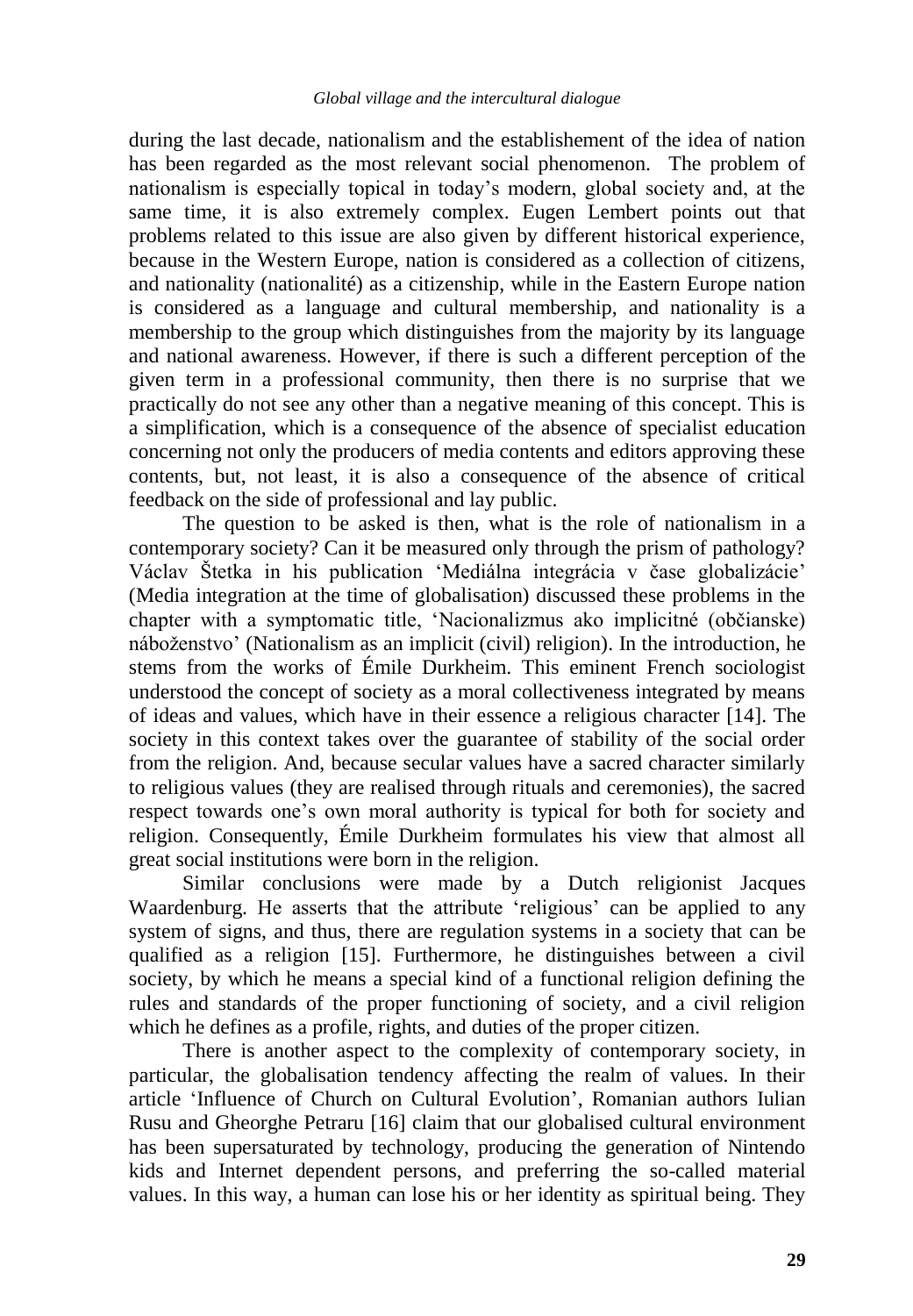express concerns that spiritual values, established by the western culture with its Christian tradition, may vanish in this global context and, the present-day ideology of secularism and anthropologic reductionalism, rejecting the transcendence of the Divine Abslute, may in fact lead to self-rejection in the complex cosmic and community relations.

South African philosopher and theologian Cornel du Toit states that religion was the primary source of human identity, but now it has been replaced by technoscience, of which gene mapping is the best example. Reflecting on the relations between culture and nature, science and life world, he asks, "Must we really choose between techno-scientific capitalism and pre-modern transcendence, or can techno-scientific capitalism be reconciled with spiritual values?" In his view, techno-scientific capitalism is a closed system liable to grow uncontrollably, like cancer. On the other hand, he warns that "any form of spiritual fundamentalism offers its adherents the certitude of one-sidedness and fanatical hope, with all the fatal consequences we hear reported on the daily news" [17].

This study does not aim to uncover in detail the problems of terminological determination of such expressions as "nation, nationalism, patriotism, ethnicity, multiculturalism, secularisation, Religious science", because nor sociologists, political scientists, philosophers, historians, or psychologists have not agreed on a generally valid (or at least more widely acceptable) explanation of the given terms. Nonetheless, we want to point at some other terminological problems, which have been brought into multiculturalism following the clash of religion and secular public, or the clash of individual religions.

# **3. Multiculturalism and religion**

One of the primary conditions of functioning of the theory of multiculturalism is respecting the religious traditions. The problem of rights and limits of the religion within the public space has become up-to-date also in the context of its presence in politics. Since the religion is a multi-layer and ambivalent phenomenon, in the course of history and in different socio-cultural contexts it has played various, often very different roles. As said by a theologian and religionist Tomáš Halík [T. Halík, *Evropa vs. muslimové. Maříme historickou šanci,* in Halík v médiích, January 16, 2015, http://halik.cz/cs/ostatni/halik-v-mediich/], today it also plays the role of a defendant of the seemingly or really endangered group identity – destructivism of radical Islamic groups may be given as an example. Furthermore, religious symbols, which are accumulators of tremendous energy, can serve as tools for destruction. This happened in the tragic case of the Charlie Hebdo newspaper offices, revealing the conflict between the right to respect for one"s religious feelings and the right to freedom of expression. Quite naturally, a discussion about the functioning of modern society intensified after this act. Multiculturalism as a normative reflection of globalisation has been subject to a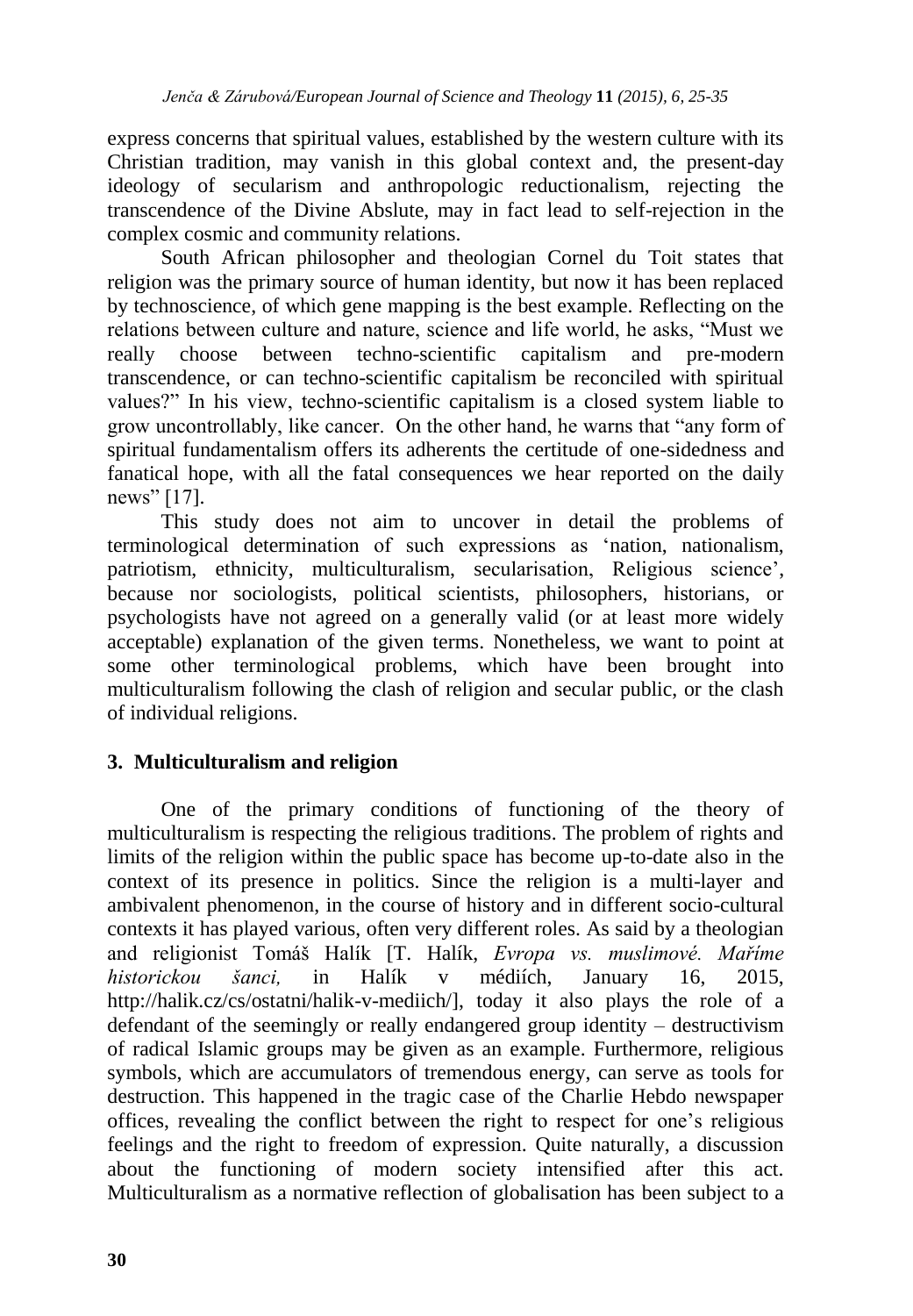new wave of criticism and there is a growing debate on its crisis or survival both in professional and political circles. This also evokes a discussion about the growth in extreme nationalism as a defensive element against globalisation, which glorifies cultural and ethnic symbols.

The problems of religion in a multicultural society pose several questions. The first one relates to the coexistence of diverse religions in the European space. The current contact of Europe with Islam seems not to be its first experience, but we could denote it as 'forgotten'. Europe's new contact with the religious fundamentalism, which in the spirit of Sharia connects religion and public life, paradoxically, changes the attitude of secular society towards its own Church. Of course, on the assumption that the Church will enter in the public space with the defence of 'ours'. The second question results from the contact of the secular society with its outer or inner religiousness. Primarily, we mean the coexistence of the secular part of society with the religious one, secondarily, the ability of the secular society to cope with its own spirituality. Another question emerging in this connection is the idea of the Church about its engagement in public affairs, which some theoreticians call re-Christianisation. This is the idea of exerting influence on education, culture, family life, economics, even domestic and foreign policy, etc. An integral part of this question in some transforming countries is also the problem of separation of the Church and state, as well as mutual coexistence of individual Churches within the state. In the transforming countries of the Central European region, the problem of Islamisation of Europe is not being posed with such an urgency (whether justified or not) than in the countries to which the waves of migrants are heading. The problem of multiculturalism in Slovakia is mainly connected with the coexistence of the majority population with the Roma minority. The problems with the other national minorities (Hungarian), or the tension resulting from the coexistence of the secular part of society with the faithful have rather a causal character. In any case, this problem comprises a whole complex of questions that will gradually affect the Central European region with greater intensity.

#### **4. Multiculturalism and its mediatisation**

Despite their complexity, the problems we have outlined here frequently appear on the media scene. An inevitable question arises "What is the quality of professional preparation of the media workers, so they could cover such themes in an expert manner?" After all, it is no secret, particularly in the countries of the transforming Europe, that the percentage of journalists not having an adequate education (or, specialist education in the field of media) is still very high. This is the debt to a still open problem of legislation in the mentioned countries, which allows a person to become a journalist without any professional qualifications – it is enough to declare the membership of some of the journalist organisations. However, this is not a phenomenon that would be specific only to the countries of the Eastern Bloc. In terms of the previous division of the European space on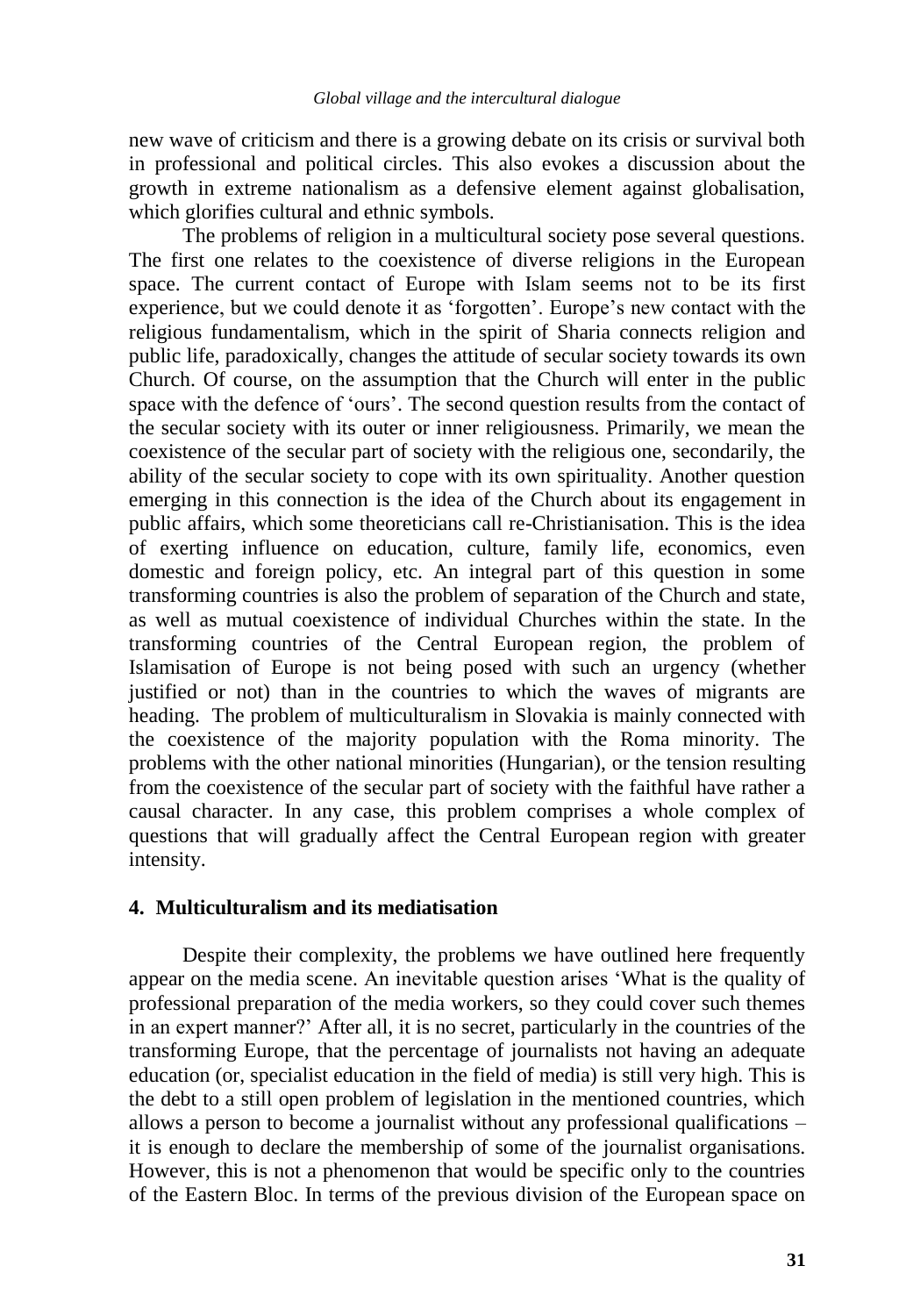the west-east axis, we can notice significant differences between individual countries of the determined space. In the context of social theories, journalism is generally considered to be a certain form of public service (e. g., in a position of legal watchdog or mediator of information). This inevitably involves the requirements for education, general knowledge, and life experience of workers in journalist professions, which can be considered as basic attributes of professional credibility. In this sense, the absence of specific qualifications to perform the journalist profession can be replaced by appropriate life experience and a wide range of professional knowledge. The audience is able to accept an expert in a certain area also as a bearer of information about the given field. In the countries where the journalist profession has not experienced substantial ideological turbulences, it generally works in this way, as many cases prove. However, the situation in the transforming countries is different in this regard, too. Media which have passed through transformation, lack a historical context – they broke up with the previous one and have not built the new one yet. The older generation of journalists left the editorial offices – either due to the links to the previous regime"s ideology, or due to unwillingness or incapability to comply with the demands of transformation. Consequently, the way to management positions unexpectedly opened for the middle-aged generation. Moreover, private media started to offer a whole series of further opportunities. For these reasons, the Slovak media witnessed the decrease in the number of the middle-aged and older journalists, i.e., those who could be regarded as bearers of adequate life experience. The gape was filled (and is still being filled) by the graduates of journalistic schools without any practice and, as we have mentioned, in many cases by people without the required qualifications, or even without a completed higher education. At present, a total of 13 schools in Slovakia offer single-specialisation journalistic or related studies (there are three accredited fields of study – journalism, theory and history of journalism, and mass media studies):

- Department of Journalism at the Faculty of Arts, Comenius University in Bratislava (founded in 1952);
- Department of Journalism, and Department of Mass Media Communication and Advertisement at Faculty of Arts, Constantine the Philosopher University in Nitra (1995);
- Faculty of Mass Media Communication, University of SS Cyril and Methodius in Trnava (1997);
- Department of Communication and Media Studies at the Faculty of Arts, University of Prešov in Prešov (1998);
- Department of Journalism at the Faculty of Arts, Catholic University in Ružomberok (2002);
- Department of Slovak Studies, Slavonic Philologies and Communication at the Faculty of Arts, Pavol Jozef Šafárik University in Košice (2007);
- Faculty of Mass Media, Pan-European University in Bratislava (2007);
- Department of Mediamatics and Cultural Heritage at the Faculty of Humanities, University of Žilina in Žilina (2011);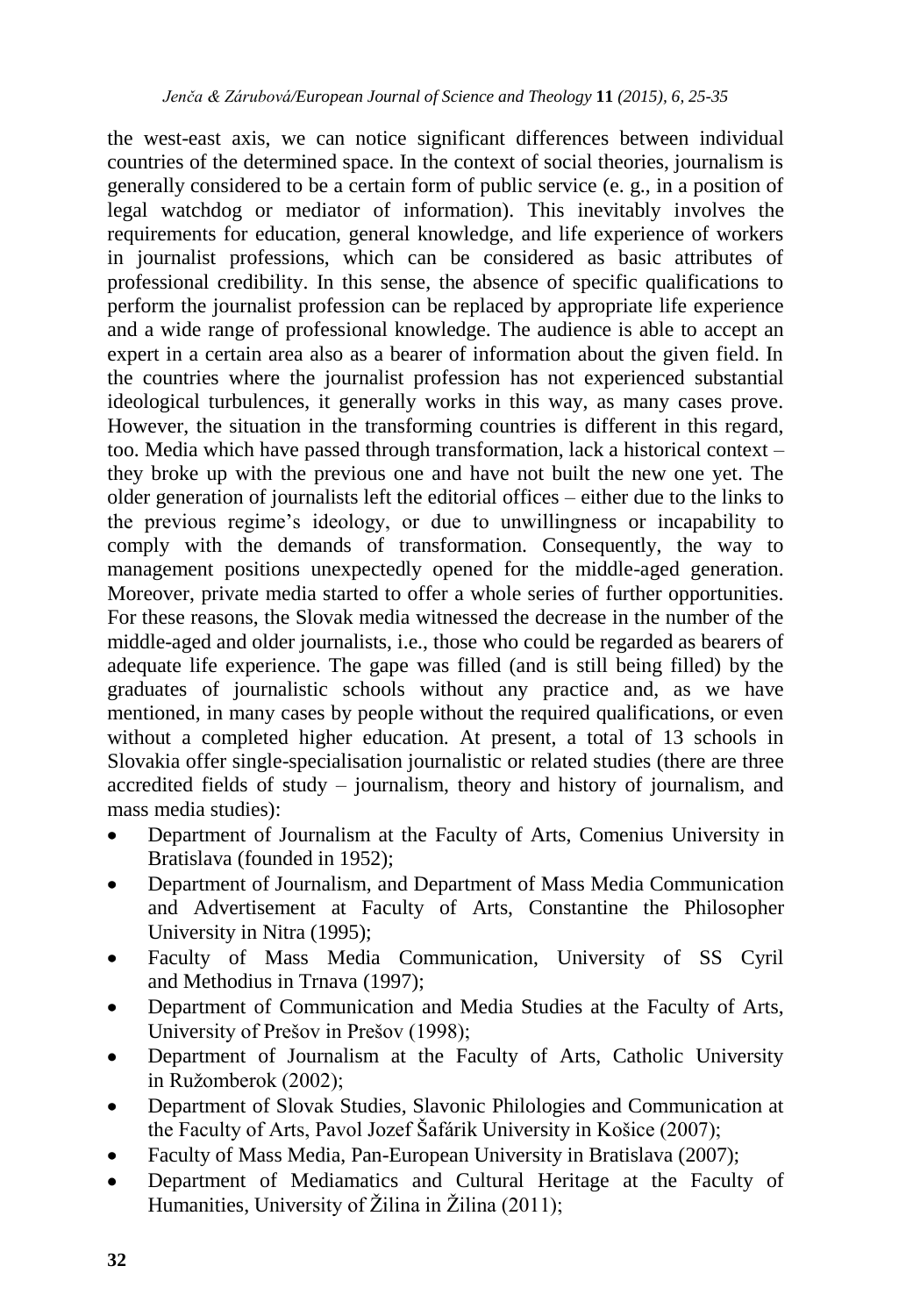- Media Academy, a professional school for media and marketing communication at the Slovak Syndicate of Journalists in Bratislava (2011);
- Faculty of Media and Cultural Studies, Hochschule Goethe Uni Bratislava  $(2012)$ :
- Department of Journalism at the Faculty of Social Studies, College Danubius in Sládkovičovo (2013).

In spite of doubts expressed about a high number of journalistic schools in Slovakia as to whether the media market of such a small country needs so many schools, paradoxically, practice shows that there is still the lack of graduates from these schools. Apart from understuffed editorial offices, needing more specialists in journalistic communication, there is another phenomenon which caused this situation, namely, an unprecedented interest of journalism graduates in a position of spokesperson (press secretary) in a firm or in an institution. This interest is a consequence of a new approach taken by companies in their communication with the public. It consists in centralisation of communication flows within an institution and setting a barrier between the management and the public in case of the forced communication directing inside the institution. In other words, the communication which is not part of the public relations of a particular institution. This trend is at present so strong that it also changes the habitual ways of journalistic work. The information flow coming from the sender of information has a two-stage character, the media primarily receive only the mediated statements in the shape which has a precisely determined content, scope, and form. It is essentially an anonymous communication, because in this type of communication, the standpoint of an institution and not that of an individual person is presented. Then, a common contact with the top representative of the institution has rather a character of investigative journalism than a form of mediated interaction.

The media schools in Slovakia preferentially deal with the theory of mass communication, media law, ethics, psychology, future profession, sociology, and further, with specialised subjects relating to the performance of the future profession, and subjects enhancing language competencies in the native or the chosen language. However, the content of educational process is also influenced by specific focus of the faculties where the departments were created. The differences can be seen in the ratio of theoretical subjects and practice-oriented subjects, in the range of subjects taught in the native language, etc. In the context of the problems outlined in this study, we definitely cannot consider journalistic education as appropriate. Political science is taught only at five schools, but only during one or at most two semesters, which cannot be found sufficient at all. With this range of subjects, we can hardly expect that the subject matter should offer more than basic principles. We could obtain more information from the analysis of the study documentation, but schools do not include it into publicly accessible sources. It is even worse with Religious science, as this subject occurs only in the study programme of one school. In practice, it means that a person who many a time has not processed his or her own spirituality, nor has he or she acquired qualification in religious science, assesses and comments on the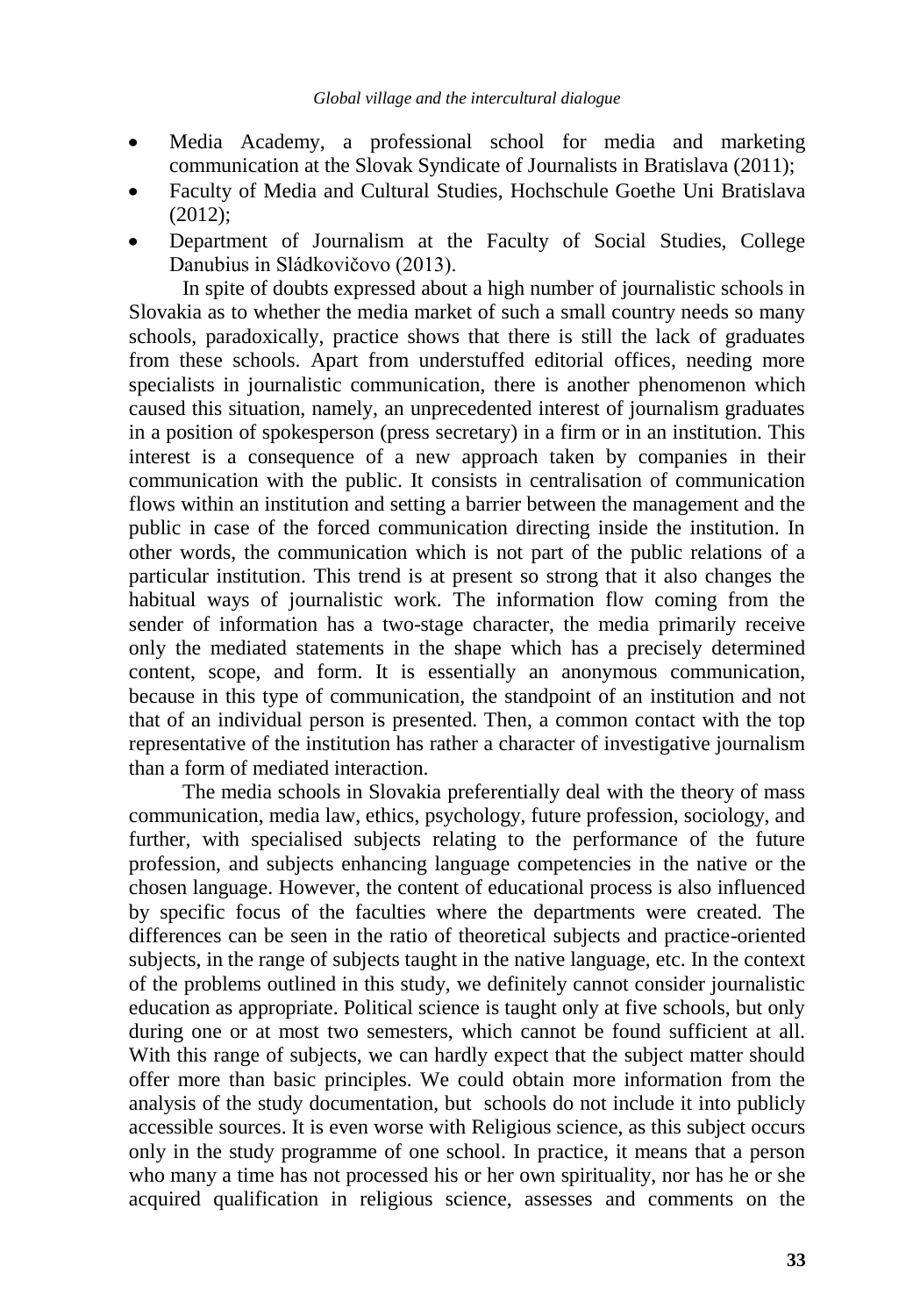spirituality of others, analyses religious questions without the knowledge of religious life, and reports on the coexistence of religions without their deeper understanding.

## **5. Conclusions**

It is worth considering if, in the context of the problems outlined in this article, the topical problems of globalisation do not require to include in the study programmes a compulsory education in the fields of religious science, political science, cultural studies, or sociology (sociology in general, not only sociology of journalism or mass media communication). These are the questions that will resonate in media in the next decades. The problems of "international" multiculturalism will also affect Central European space. In fact, it is only a question of time when the transforming countries will also become objects of interest of the economic migrants. If the contemporary economic development of these countries does not attract them now, it does not mean that it will remain unchanged in the next years. And lastly, common space of the European Union encourages us to express our opinion on the issues that may seem distant to us, but as far as they concern the Union, they have become our concern, too. The European Federation of Journalists declared already at its meeting of October 2003 that the work of journalists of the Central and Eastern Europe countries suffered from the absence of social and professional standards. Even though it has been more than a decade since the conference took place, nothing seems to suggest that this situation should radically change, despite thirteen schools of journalism. Current economic underfunding of media reflects in the understaffing of editorial offices. Professional working contracts in most cases do not allow the journalists to continue in some form of specialised study during practice (due to the absence of offer or due to the lack of time), and the editorial offices are not interested in it, either. For we all know very well how "a new neighbour" should move around our backyard...

## **References**

- [1] M. McLuhan, *Jak porozumět médiím: Extenze člověka,* Mladá fronta, Praha, 2011, 20-35*.*
- [2] J.G. Ruggie, Int. Organ., **47(1)** (1993) 139-174.
- [3] S. Vertovec and S. Wessnedorf, *Migration and Cultural, Religious and Linguistic Diversity in Europe: An overview of issues and trends*, University of Oxford, Oxford, 2004, 7.
- [4] M. Solík, Filos. Cas., **62**(**2)** (2014) 203-216.
- [5] M. Solík, Communication Today, **1(2)** (2010) 41-57.
- [6] C. Barker, *Slovník kulturálních studií,* Portál, Praha, 2006, 124.
- [7] J. Balvín, *Metodika výuky: Hesla multikultúrní výchova*, in *Multidimenzionálny rozmer edukácie a sociálnej práce v rómskych komunitách,* Univerzita Konštantína Filozofa, Nitra, 2009, 68.
- [8] C. Taylor, *Politika uznání,* in *Multikulturalizmus. Zkoumání politiky uznání*, A. Gutmannová (ed.), Filosofia, Praha, 2001, 17.